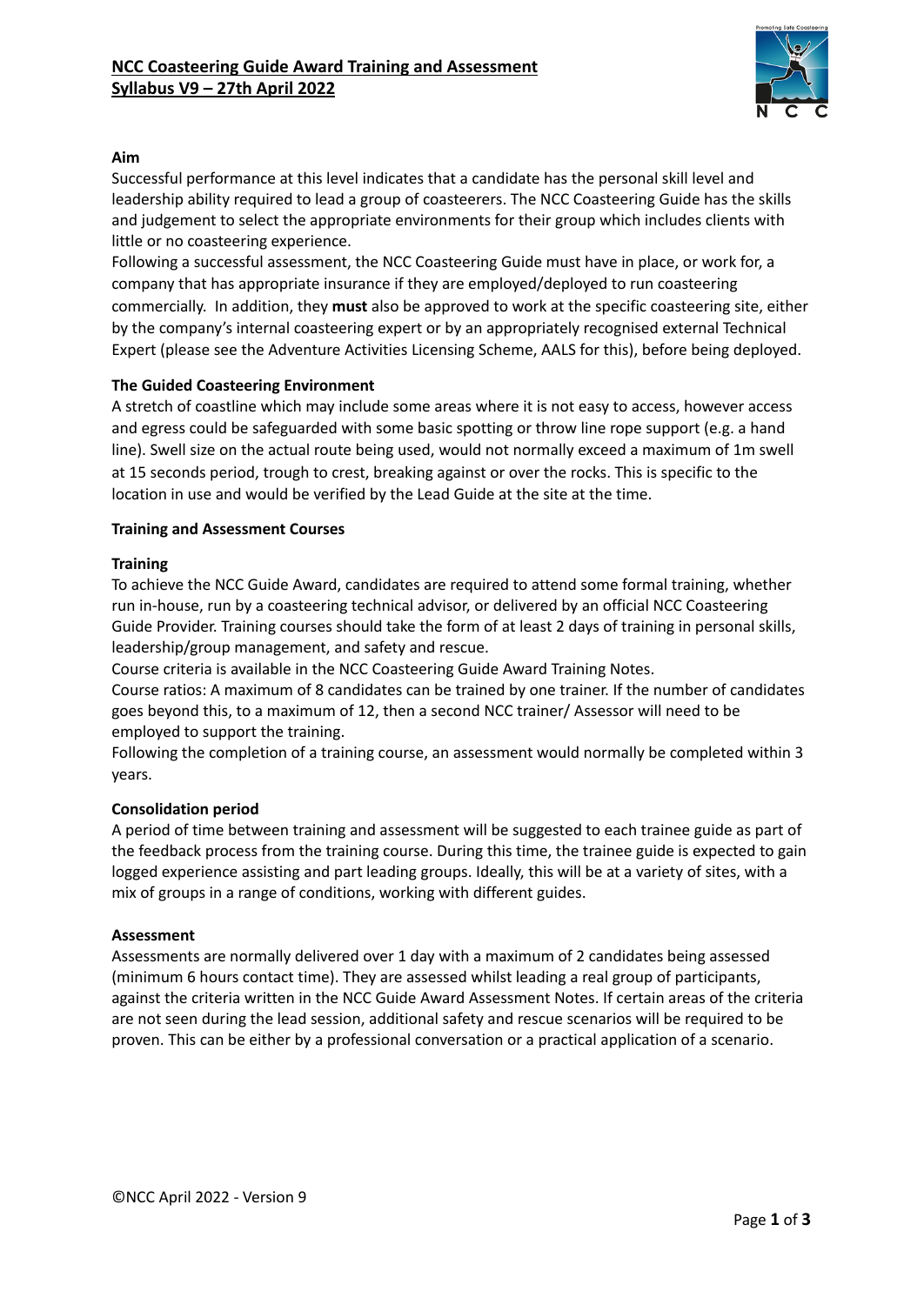

## **Related NCC Policies**

See the 'NCC Coasteering Guide Appeals Procedure' for details of how candidates can make an appeal or complaint concerning the content or outcome of the NCC Coasteering Guide Assessment.

### **Useful Information**

Please refer to the relevant NCC Coasteering Guide Training or Assessment Notes.

#### **Training Prerequisites**

- **●** A willingness to learn and a commitment to continued improvement are essential attributes for participants.
- Be an individual member of the NCC and have registered for the award
- **●** Evidence of coasteering familiarisation of at least 10 water hours
- **●** Due to the nature of the course, running most often over a period of 2 days, some prior knowledge of swell, waves, tide, wind, and first aid would be beneficial, as not all of these subjects will be covered in enough detail on the training course for most novices. If there is a lack of knowledge in any subjects, it will be an identified as an action point to work on, given as feedback for the consolidation period.

### **Recommended training (not a prerequisite, but very useful to have)**

- A 2-day First Aid Certificate
- RNLI/RLSS/SLSGB Beach lifeguard
- RLSS NWSMP with Level 2 Beach & Level 3 In Water Rescue
- BC Coastal Navigation and Tidal Planning or Equivalent (e.g. RYA Day Skipper)
- BC White water Safety & Rescue course
- Environment awareness the WiSE Course

#### **Assessment Prerequisites**

- Completion of a NCC Guide Training Course within the previous 3 years or:
- Previous logged experience as Coasteering Guide or training with a recognised provider
- Able to provide documented evidence of the minimum of 30 hours training/experience as outlined in the NCC document Training Advice for Coasteering Guides
- During at least 24 of these hours the candidate should include a mixture of roles such as acting as an assistant/2<sup>nd</sup> guide and sessions participated in with peers
- These hours need to include a range of sea states and group types
- A recognised face to face 2-day first aid or valid beach lifeguard award
- Candidates should be aged 18 or over at the time of assessment. Candidates under the age of 18 should contact a provider before booking onto an assessment, it is possible to attend an assessment, but the candidate cannot be deemed responsible for leadership by law until they turn 18. The provider must hold an ALAA License when working with unaccompanied under 18s
- Have coasteering experience in a variety of coasteering venues with differing rock type / swell and tidal conditions
- Be an individual member of the NCC and have registered for the award